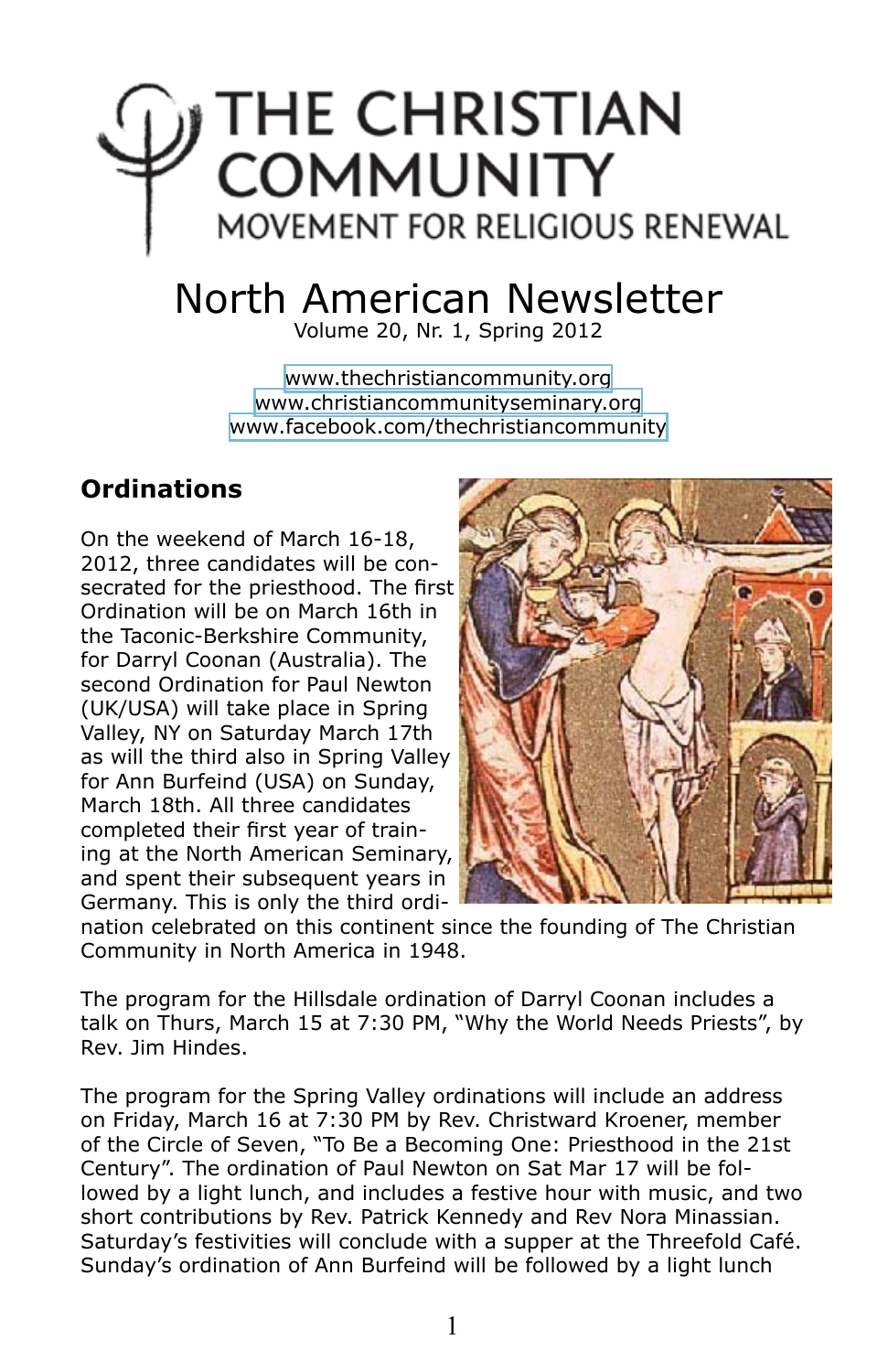and conclude mid afternoon with a festive closing and music.

Witnessing an Ordination can be a moving and powerful experience. It is akin to the spiritual openness surrounding a birth, as well as the gravity we experience around the threshold of death. It is an event whose significance is as much for our whole movement as for the individuals who are entering their new profession. We hope many of you across the continent can be present for this event. The program and registration is available on the seminary website: www.christiancommunityseminary.org. Due to limited space, **registration is required** (even for local congregants). Guests will have to choose **one** of the three days on which to attend. Free lodging cannot be guaranteed.

To register online for the Hillsdale ordination go to [www.thechristian](http://www.thechristiancommunity.org/tacberk/ordination.html)[community.org/tacberk/ordination.html](http://www.thechristiancommunity.org/tacberk/ordination.html). For information about the Hillsdale ordinations, contact Ann-Elizabeth Barnes, 413.528.1306, [annelizbarnes@gmail.com](mailto:annelizbarnes@gmail.com).

To register for one of the Spring Valley ordinations, contact Gisela Wielki, 212.877.0208 or [info@christiancommunityseminary.org](mailto:info@christiancommunityseminary.org). To download a PDF of the Ordination program brochure and further information, go to [www.christiancommunityseminary.org.](http://www.christiancommunityseminary.org) Click on the News and Events Tab.

## **Living Gold 2012 Conference**

The conference opens for registration on the afternoon of Saturday, July 21, 2012 and ends after lunch on Sunday, July 29, 2012. The venue is a picturesque boarding school-the Shawnigan Lake School on Vancouver Island, located halfway between Victoria and Duncan, with room on campus for 200 plus people. As well there are nearby campgrounds, hotels and Bed and Breakfasts. While the main language will be English, we will also work in Spanish and Portuguese as much as possible. The daily talks will be translated so that participants from North and South America can share



the content.

In its earliest usage human beings allowed gold to serve as a vessel that re-united the world of the spirit with the earthly world. It was valued as an indication of the presence and interest of the sun-god in human culture. In Egypt, Persia and India, gold was an essential part of sacred ceremonies. While the Persians are said to be the first to mint gold into coins, it was Alexander the Great who first stamped gold coins with his own likeness. This was the beginning of the personal use  $-$  and abuse  $-$  of gold. For centuries the flow of gold was a driving force in history. The Roman Empire was managed by means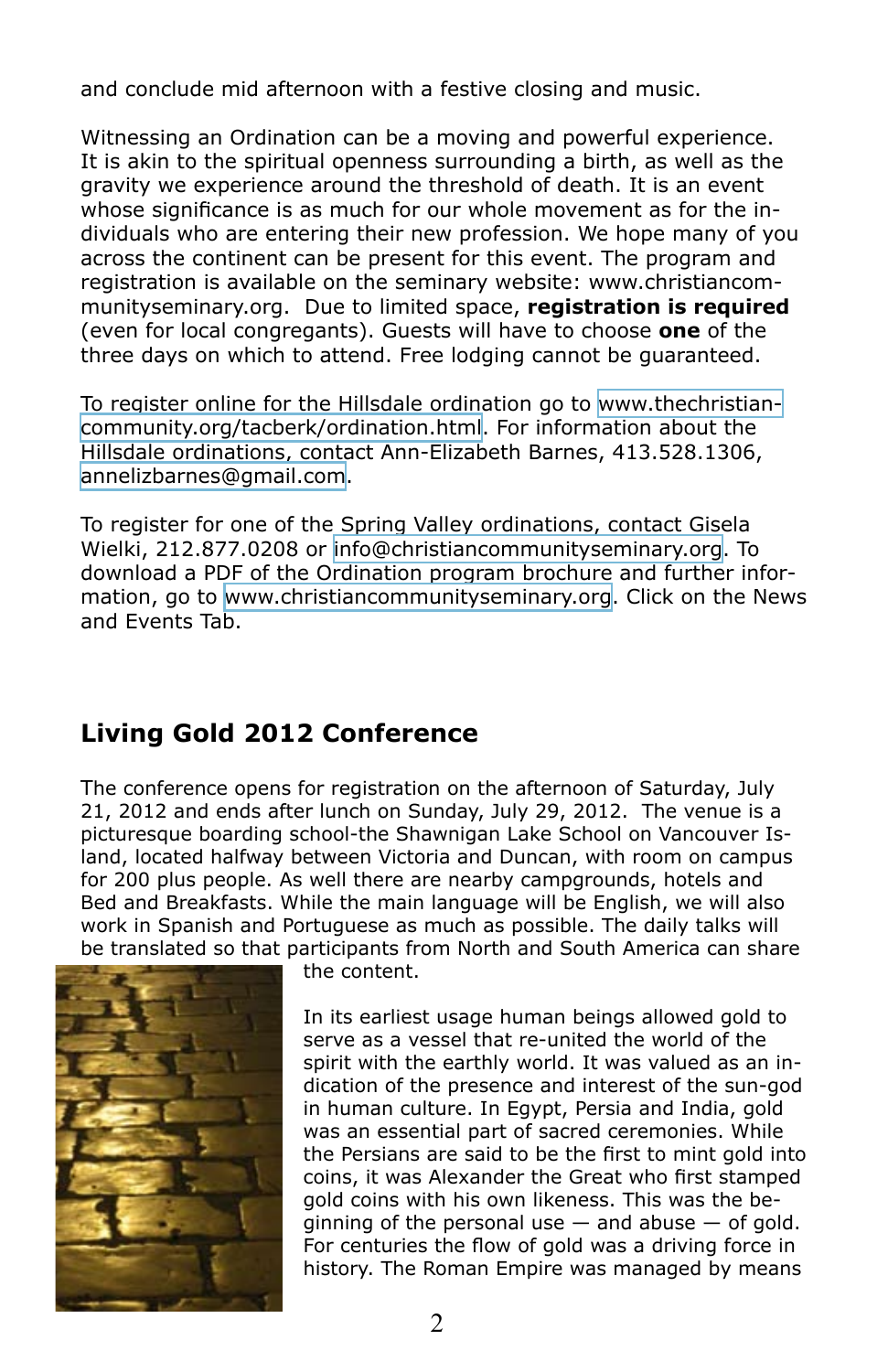of gold mined in Spain to pay the legions of soldiers. When the mines in Spain began to give out, the Empire crumbled and fell.

Later, gold mines in the north were developed, and the Church, as well as the lords who participated in the Crusades, were the next to prosper through the movement of gold. The difficulty of transporting gold and the dangers of loss led to the ingenious system of banking developed by the Templars, who were ultimately destroyed by the greed of the French King Philip the Fair. And gold began to show its curse as well as its blessing. The lust for gold empowered the Conquistadors to plunder South America; then

Australia became a source, and Africa too fell to the drive for the wealth and power of gold. The settlement of western North America was strongly influenced in the 19th century by the Gold Rush.

But the historical scars on the earth and rise and fall of civilizations are only a part of the power of gold that continues today. Gold has seeped into our language — we speak of "a heart of gold" or a "golden age" of time. The extraordinary properties of gold as



a metal lend themselves to symbolize eternal, incorruptible, radiant values. From the Olympics we know that gold is the best!

The underlying "golden thread" of this conference is tracing the living path of gold from its spiritual origins in light to its manifestations and role in art, medicine, economics, historical development, and finally pointing to the future the redemption of gold. How can we help to raise gold back to becoming a moral — and Christ oriented — substance? How can we rediscover the gold of goodness? What is this mysterious transparent gold of the New Jerusalem at the end of the Apocalypse?

The theme will allow us to develop seven major aspects of the amazing metal gold—stretching from its spiritual history origins in light to the distant future of the transparent gold ground of the New Jerusalem. We will explore the uses of gold by ancient cultures and their views; conquistadores and prospectors; gold's medical value; gold backing in economics and the creative social forming around new thinking; the artistic and sacred uses of gold; the moral qualities of "a heart of gold" or a "golden period"; and the participation of human beings in the alchemy of creating a new, "living gold."

Each day begins with breakfast and The Act of Consecration of Man, followed by a keynote lecture and break out discussion group by language. There will be two workshops each day after lunch and a cultural event and Close of Day service with address after dinner. The one exception will be Wednesday afternoon, which has been left free to explore the local surroundings.

Keynote lectures: What are we Doing Here?, by Susan Locey; The Heart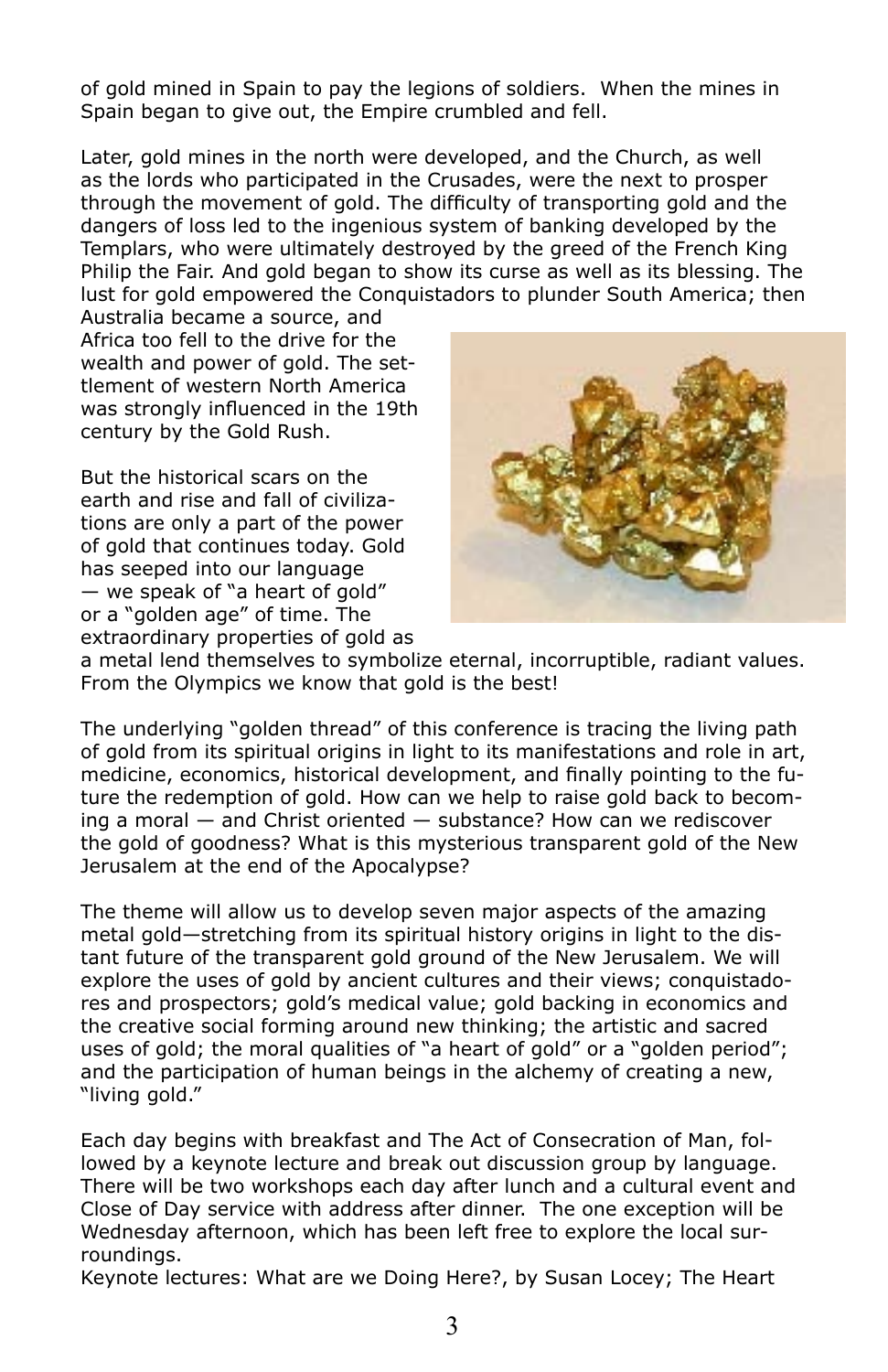

of the Earth is of Gold, Erk Ludwig; The True Mettle of Man, Sanford Miller; The Gold of South America - from Pristine Purity to the Quest of an 'Unholy Grail', Martin de Gans; Backing Money: with Physical or Spiritual Gold?, Bernardo Steiner; Michael and the Economy of the Future, Rodrigo Ventre; Gold and its Relationship with the Heart in Anthroposophic Medicine, Abelardo Gatica Baudo, MD: Where has all the Gold gone? The develop-

ment of painting in the Italian Renaissance, Ken Smith; Heart of Gold, Paul Corman; The Golden Belt and the Sword of Iron: Preparing for the Future, Lothar Reubke; Pure Gold, like Clear Glass: The transformation of Gold in the New Jerusalem, Michael Brewer. There are also thirty-four workshops from which to choose, from painting, creative writing, singing, collage, eurythmy, theatre, sculpture, spatial dynamics, and metalwork, as well as thematic workshops on religious themes as they relate to gold.

To see more specifics, along with details about accommodations and registration, go to [www.livinggold2012.com](http://www.livinggold2012.com). To register, contact Karen Humber, Conference Coordinator, 250.746.5090, [LivingGold2012@gmail.com](mailto:livinggold2012@gmail.com)

*Truth, like gold, is obtained not by its growth, but by washing away from it all that is not gold.*

*- Leo Tolstoy*

## **Spring Seminary Open Courses Chestnut Ridge, NY**

*Our life is an apprenticeship to the truth…. No facts to me are sacred; none are profane; I simply experiment, an endless seeker…the coming only is sacred. Nothing is secure but life, transition, the emerging spirit. - R.W. Emerson* 

#### DATE CHANGE!

#### Feb. 20 - 24, 2012 **How to Know, Confront, and Work with Evil,** Bastiaan Baan, The Netherlands

For centuries, men and women have tried either to eradicate evil, or else deny its existence. In spite of these efforts, the twentieth century unleashed evil on a scale that humanity had never before seen or experienced. In our century, it is no longer possible to ignore these powers, or simply to project them on to other individuals, groups, or some alien "Axis of Evil." In this course we will explore ways in which we can meet destructive forces, so that they grow, not from bad to worse, but from bad to good.

Feb. 27 - March 2 '**Shakespeare and the Bible: Dramatic Commentaries on the Old and New Testaments.'** Peter van Breda, Great Britain

March 5 - 9 The Sermon on the Mount, Erk Ludwig The Sermon on the Mount has often been considered a compendium of Chris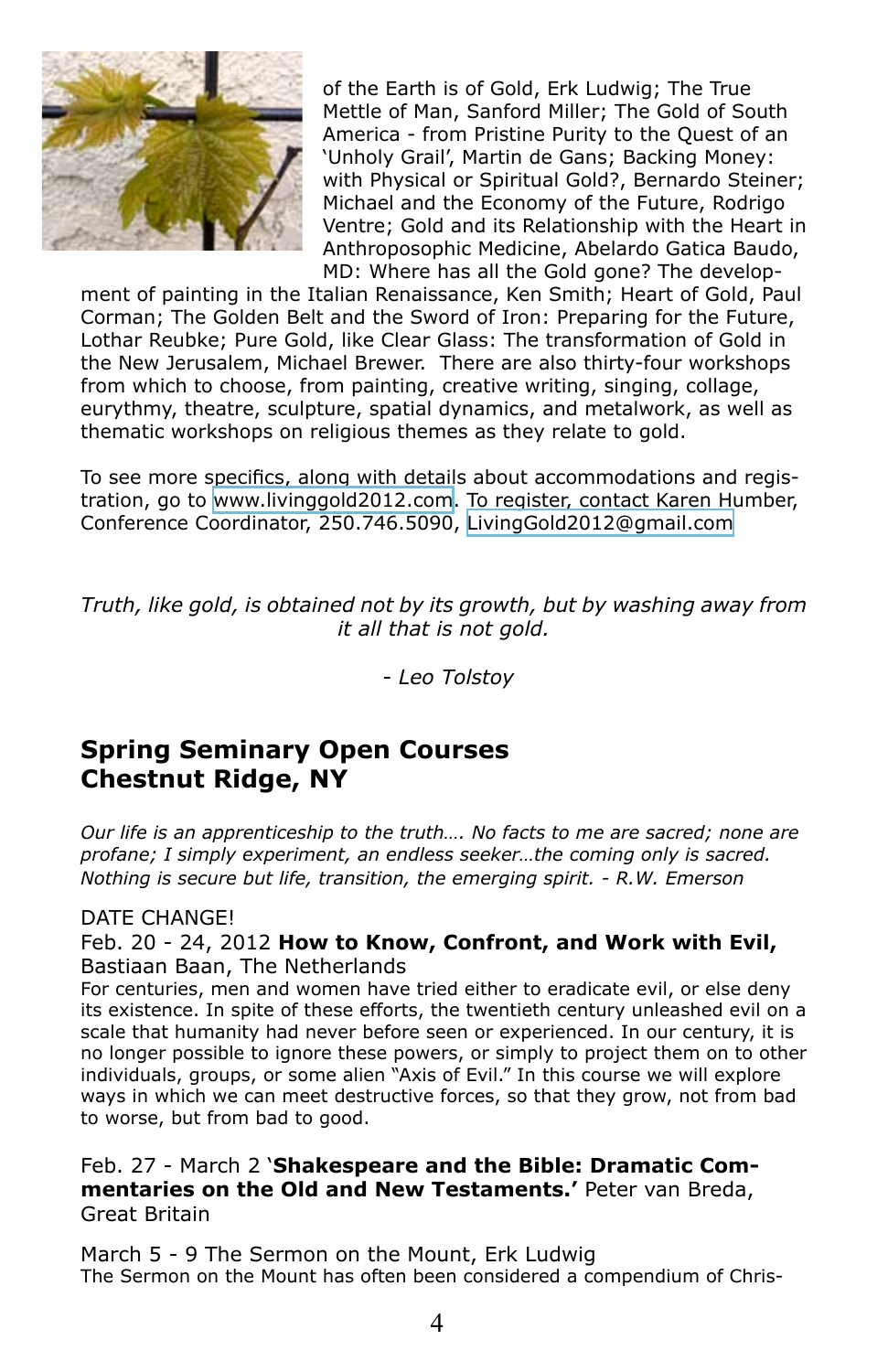tian ethics. While this is not wrong, the Sermon is more. At the end it is said that He speaks with "authority". The Greek word is "*exousia*" which points to the power of which Genesis speaks as the power of creation. - Can we come to experience the Sermon on the Mount as an act of creation?

## March 16 - 8 **Ordination Weekend**

For details check with your local congregation or Email: info@christiancommunityseminary.org

## April 30 - May 5 **Observation of Nature: Practice Exercises with Plants,**

Roger Druitt, Great Britain Rudolf Steiner suggested several approaches to unlocking the spiritual within Nature. At one end of the spectrum are direct descriptions of the activities of spiritual beings, at the other exercises in how to observe – mainly plants – natural objects, as a first step to the



other pole. The basic key is to work first on these outer Forms and let the soul relate them one to another to reveal the Metamorphosis behind them (something already supersensible!). A further stage is to grasp the cause of this metamorphosis through studying its outer Gesture. By working from both poles towards the center, we reach into the activities of the spirit within the outer world.

## April 2 - 6 **Holy Week Retreat**

The Cross - Casting its Shadow on the Greening Earth, Jonah Evans, Oliver Steinrueck, Gisela Wielki

Daily service, study, conversation, artistic activities.

#### April 16 - 20

**Jesus or Christ: The Evolution of American Christianity,** Sanford Miller

#### May 7 - 11 **Sophia, the Holy Spirit and the Divine Feminine, James Hindes**

What stands behind all the various ways the term "Maria-Sophia" is understood today? This question will require us to consider the evolution of wisdom, the history of human perception, the evolution of consciousness, church history and the roles played by the masculine and feminine poles of cosmic and human being.

Location: At The Christian Community, 15 Margetts Rd. Chestnut Ridge, NY 10952

Cost: Course only, five sessions: \$50. With participation in other seminary classes and breakfast, but not lodging: \$200

Lodging: Please arrange with Holder House: [www.threefold.org/hous](http://www.threefold.org/housing)[ing](http://www.threefold.org/housing) or contact the seminary if you would like to be housed with someone from the congregation.

For more information, the daily schedule and to register, please contact:

Rev. Gisela Wielki, 15 Margetts Rd., Chestnut Ridge, NY 10952. Tel. 212-877-0208 E-mail: [info@christiancommunityseminary.org](mailto:info@christiancommunityseminary.org), [www.](http://www.christiancommunityseminary.org) [christiancommunityseminary.org](http://www.christiancommunityseminary.org)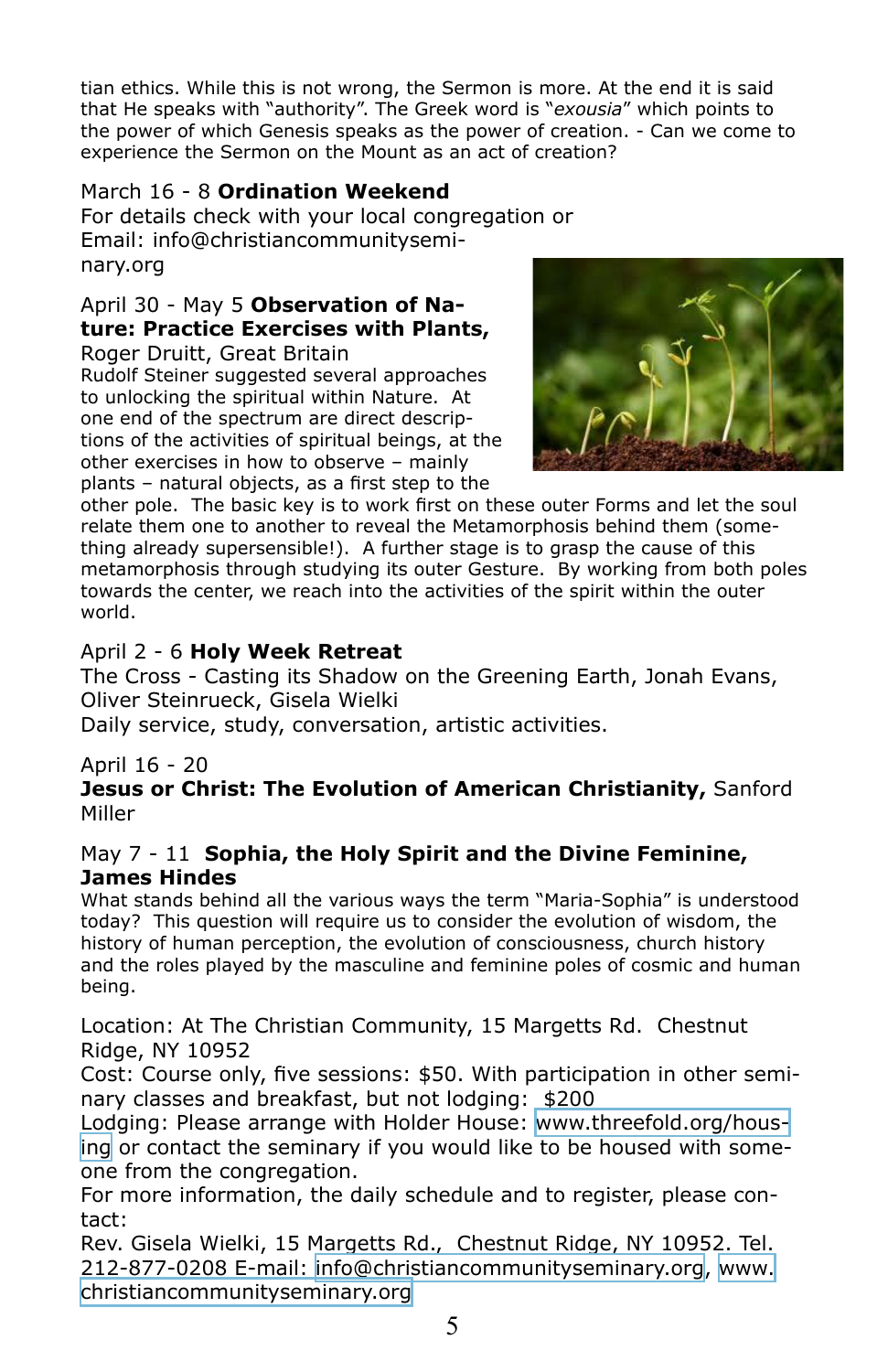## **PASTORAL-MEDICAL COURSES THIS SUMMER WITH DR. HANS-BRODER VON LAUE (MD, GERMANY) AND REV. JULIA POLTER (BOSTON, MA)**

When the work of the Christian Community developed after its founding in 1922, Rudolf Steiner encouraged the collaboration of anthroposophical medical doctors and priests. He stressed that in a profound way both professions can, by working together, deepen an understanding of how the visible and invisible manifests in our lives and of how healing forces for the patient can arise out of this cooperation.

This summer two events will take place with Dr. Hans Broder von Laue, who comes from Oeschelbronn, Germany, where he founded a larger anthroposophical hospital. For over four decades in his medical practice he specialized in cancer treatment and has overseen an outpatient oncology program.

An **Open Renewal Course about Cancer** is offered in **New Hampshire by the Center for Anthroposophy** for those who are interested in this special approach: physicians, therapists, nurses, those who suffer with a close friend or relative and those who are met by illness. **Cancer: Living Forces and the Soul – Experiences near the Threshold** (June 21-June 29, 2012, Wilton, NH) with Hans-Broder von Laue, M.D. and Rev. Julia Polter

In this weeklong course we will explore the phenomena connected with different stages of cancer and how the increasing "blindness" of the organism against the illness undermines the body's inherent ability to develop selfhealing powers. How cancer actually manifests itself and which course it takes, depends on the presence of the Higher Self in body and soul during the earthly incarnation. During the illness patients will meet the threshold of the spiritual world in a conscious or more unconscious way. They have to learn to deal with these experiences and to meet the challenge of transformation.

We will look at the mistletoe therapy and other treatment options, including Eurythmy and art therapy, which bring forward the transformative forces of our Higher Self by practicing new patterns of thinking and acting. In order to better grasp the nature of the possibilities of change we will study the process and conditions of healings in selected stories from the New Testament.

For more information and to register please contact: Center for Anthroposophy, Milan Daler, Administrator, P.O. Box 545, Wilton, NH 03086. You may register over the phone by calling the admissions office at 603-654-2566. Or visit the website: [www.centerforanthroposophy.org](http://www.centerforanthroposophy.org/programs/renewal-courses/week-one/cancer-living-forces-and-the-soul/). And a weekend retreat takes place at the Alcyon Center on Mount Desert Island for those who wish to deepen their understanding of the will in a tranquil setting.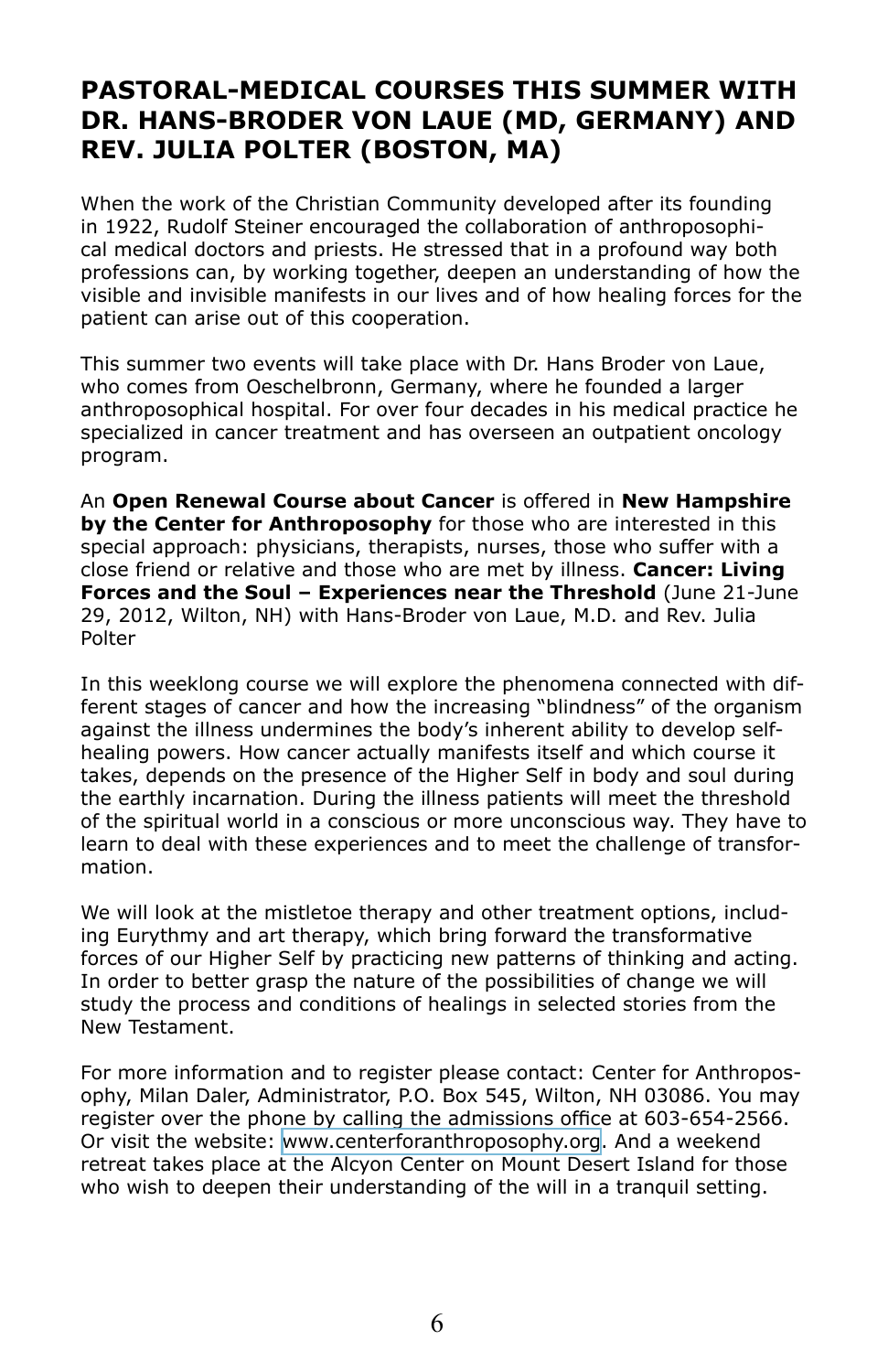#### **The Mysteries of the Will: Building Capacities for Inner and Outer Transformation** (July 6-8, Mount Desert Island, ME) with Hans-Broder von Laue, M.D. and Rev. Julia Polter

A quiet weekend retreat in which an anthroposophical physician and a Christian Community priest collaborate will take place at the beautiful location of the Alcyon Center, Seal Cove, Maine (Mount Desert Island). We will focus on various aspects and challenges of the will forces in our lives. The will determines our ability to become fully human and may help us to establish a strong relationship to the divine. Through study, conversation, practice and artistic activity we will explore the place of the will in developing inner capacities to meet the challenges of our time.

For more information and to sign up please contact: The Alcyon Center, PO Box 40, Seal Cove, ME 04674, phone: 207-244-1060, email [alcyoncenter@](mailto:alcyoncenter@roadrunner.com) [roadrunner.com](mailto:alcyoncenter@roadrunner.com) or visit the website: [www.alcyoncenter.org](http://www.alcyoncenter.org)



#### **A Thought for April 15, 2012** *Michael Brewer*

I have heard people lament that near a bio-dynamic farm was a nuclear reactor. While this can be viewed as unfortunate, it is also possible to be grateful that near the nuclear reactor is a bio-dynamic farm.

There is a similar juxtaposition as we come to the one hundredth anniversary of the loss of the Titanic. Just before the fatal maiden voyage, the first edition of Rudolf Steiner's Calendar of the Soul had been published. So, can we imagine what it may have meant for those who found themselves cast into the spiritual world, that for the first time on earth people were contemplating the verse of the week after Easter?

Now outward into all the senses Thought-power loses its identity; The worlds of spirit find Once more the human seedling Which has to find in them Its seed, but in itself Its fruit of soul.



(translation by author)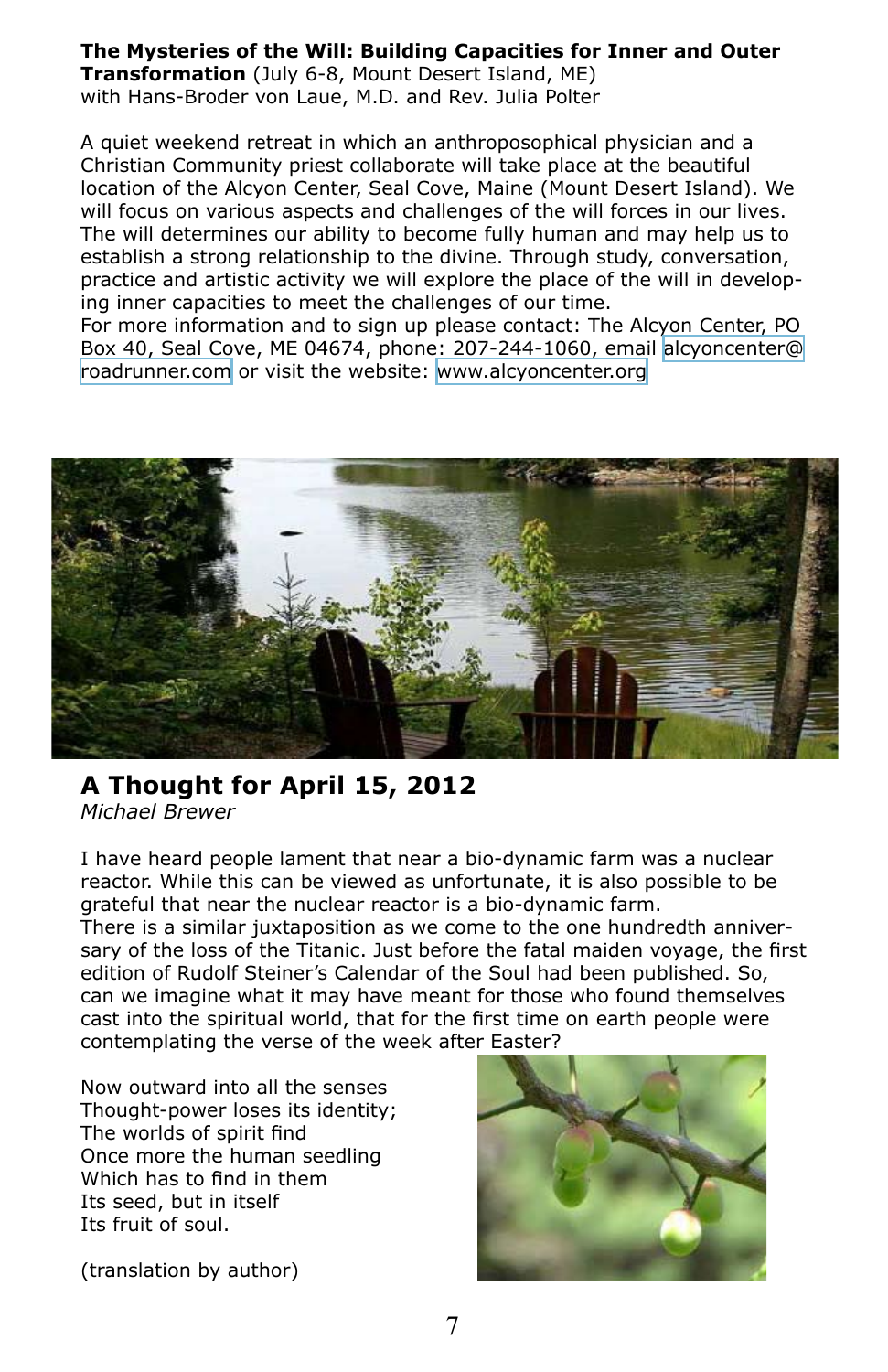## **Delegates Meeting Oct 2011 Denver**

Each fall there is an annual general meeting of the North American Regional Board. The Regional Board is mandated to provide support for retired priests and widows (currently seventeen people), support for the Lenker, support for students at the seminary, and to contribute to International Foundation of The Christian Community. This year the Delegates also passed a motion for a fifth mandate—to add as a mandate Working for the Future, and to empower the Board to allocate funds for that purpose.

Delegates, chosen by the congregations, attend this meeting around the annual elections of the Regional Board officers. Delegates may be both from their board of trustees or may also be other involved community members.

This year's Regional board members include Hamo Hammond, Ottawa President; Rachael Flug, Northern CA, Secretary; Bob Heberton, Denver, Treasurer. Other members of the Regional board include George Riley, Taconic/Berkshire; Rev. Michael Brewer, Detroit and Rev. Oliver Steinrueck, Lenker, Spring Valley/Chestnut Ridge NY. Reinhard Rosch, Ottawa, is in charge of Canadian accounts; Kate Kristensen, San Francisco, has been attending meetings as a potential member. Melissa Kay, San Francisco, is the region's bookkeeper (but not a board member). The Regional Board expresses its thanks and gratitude to outgoing members Rev. Erk Ludwig, Rev. Susan Locey, and Barbara Remboski.

Topics at this last meeting included a motion passed that each congregation continue contributing to the Region 15% of income plus \$4,000, and to contribute to the Region 25% of legacies (an increase from 15%). Earmarked legacies will of course be honored according to the donor's wishes.

There was a thematic discussion for the future: "How do we encourage exchange between our congregations to nourish the organism that is The Christian Community?"

Suggestions: Share the community reports from the Delegates meeting in the North American Newsletter; share lists of names, contacts, available resources in an accessible place. Form Traveling Teams, small groups of members and friends who visit another community; bring pictures. (Margaret Dancey (Chicago) and Nancy Bannister-Char (Devon) plan to form a traveling team. Please contact them if interested.)

Further suggestions: Become interested in one another, so that we avoid becoming islands. Practice greeting new people. Create social connections after service, a care circle. Encourage all communities to send representatives to the Delegates meeting; make it possible for communities under financial duress to still come, with Regional Board or sister community financial assistance.

Also wished for would be visits from seminary students. And more flow of information. The delegates also encouraged holding area conferences (Margaret Dancey (Chicago) and Michael Brewer (Detroit) will plan a Mid-West Conference. Please contact them if interested.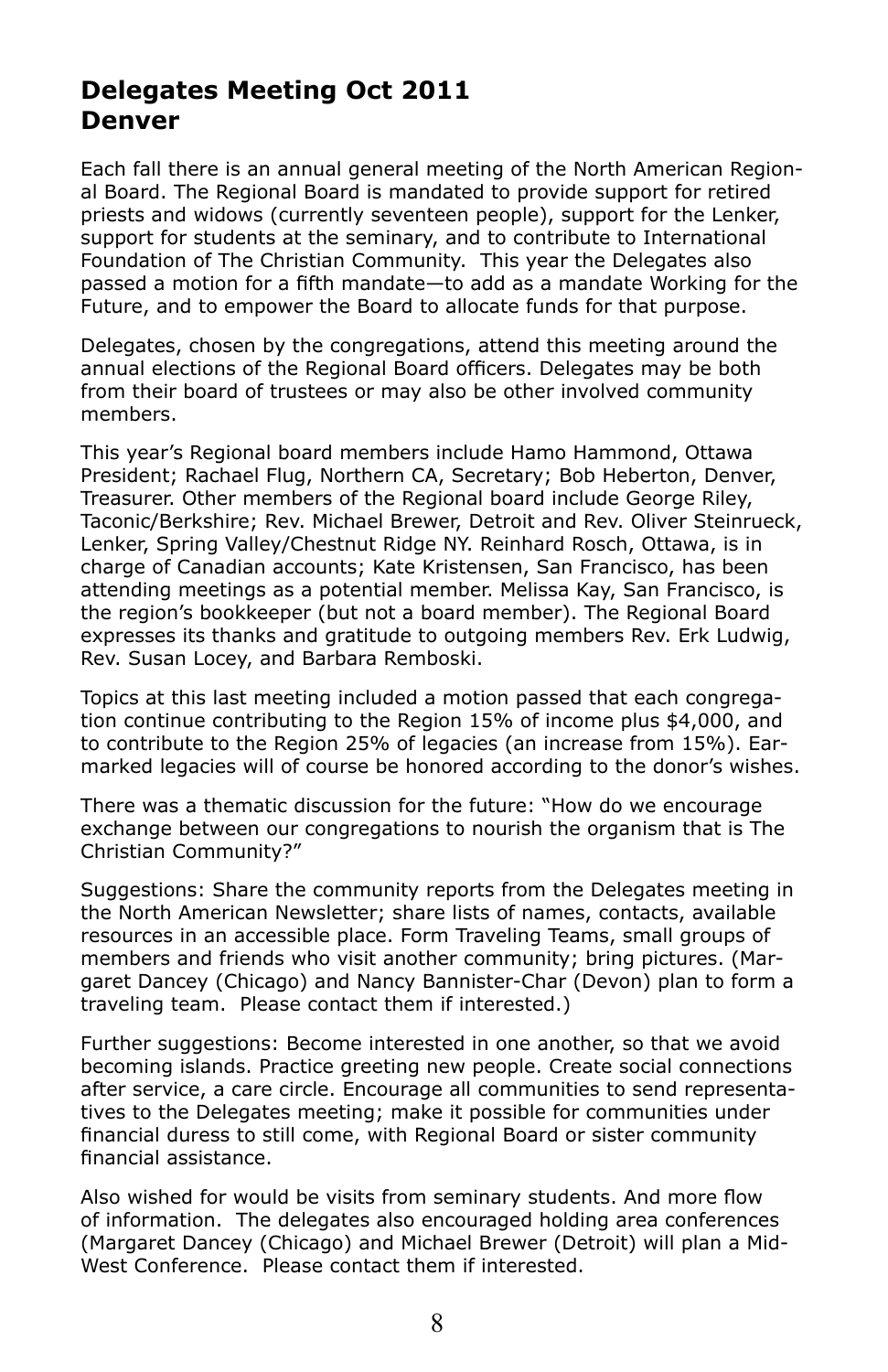## **2012 Winter Youth Conference**

"You can't kill an idea" - Martin Luther King, Jr. weekend

January 13-16, 2012 at the congregation in the Washington D.C. area.

#### *Nadia Marti*

On January 13th, I rode to Washington DC with three other teens and Liza Marcato for the Winter Youth Conference. I had been



very hesitant to sign-up for the conference. I mean, who wants to spend four days of Winter break at a church with a bunch of priests?!

In the end, I am very happy I did. At both of the Youth Conferences I attended (the first was last winter in New York City) I have had some of the most awesome  $\equiv$  experiences ever - being led through the



streets **of NYC blindfolded;** watching the sun rise over Central Park; visiting the Occupy DC encampment; watching the sun rise behind the Capitol Building; reading Martin Luther King's I Have A Dream in the exact same spot where he once stood at the Lincoln Memorial; getting threatened with arrest for "demonstrating" (i.e. singing) at the Lincoln Memorial; dancing in the streets; spontaneously

choreographing dance routines in the National Museum of American History...and the list goes on.

Some of the things we did definitely pushed me to the edge of my comfort/weirdness levels at first, but then I got over it and felt so confident and alive. I left both Winter Conferences feeling slightly stunned, my head spinning with new thoughts, and digesting new ideas.

See a mobile video of the conference participants and priests singing at the Martin Luther King memorial here:

<http://www.ustream.tv/recorded/19805138>

The summer youth conference for teenagers is scheduled for August 20-24, 2012; conference site to be aannounced. For more information on youth activities, please see our website at [http://ccyouth.homestead.](http://ccyouth.homestead.com) [com.](http://ccyouth.homestead.com)

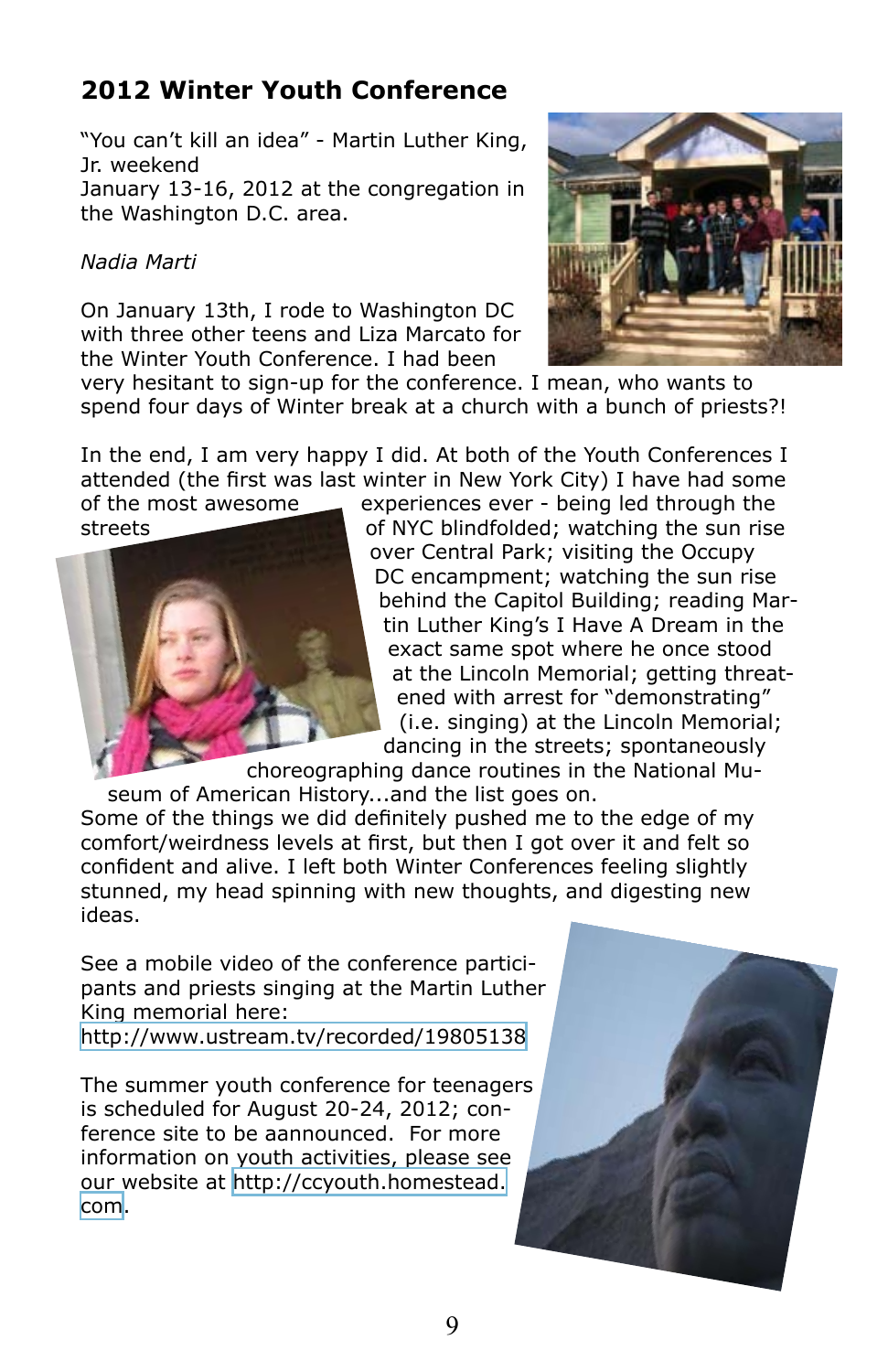## **Future Initiatives Group**

#### *Cynthia Hindes*

The Future Initiatives Group has been in existence since June 2009. Its purpose is to perceive and help bring to birth the growing points in the life of The Christian Community in North America. The group meets twice a year and has several conference calls in between. Current members are Ann-Elizabeth [annelizbarnes@gmail.com;](mailto:annelizbarnes@gmail.com) Cynthia Hindes [cindy.hindes@gmail.com;](mailto:annelizbarnes@gmail.com) Carol Kelly [carolkelly.cc@gmail.](mailto:carolkelly.cc@gmail.com) [com;](mailto:carolkelly.cc@gmail.com) Patrick Kennedy [cckennedy2006@gmail.com](mailto:cckennedy2006@gmail.com); Eileen King [Eileen](mailto:Eileenking935@aol.com)[king935@aol.com;](mailto:Eileenking935@aol.com) Anna Claire Novotny [annacnovotny@gmail.com](mailto:annacnovotny@gmail.com ) and Oliver Steinrueck, the regional coordinator (Lenker) for North America. [osteinrueck@gmail.com](mailto:osteinrueck@gmail.com)

Since its inception, members of the group has visited each congregation with a standing altar in North America. The group has helped initiate the long overdue renewal of our North American website [\(www.thechristiancommunity.org\)](http://www.thechristiancommunity.org). The response has been remarkable.



The group also generated a traveling priest lecture tour of ten cities in six southeastern states by Richard Dancey, former seminary director, into areas where The Christian Community as yet has no presence. It has stimulated a fresh look at congregational signage and presence in the local communities. It has begun an online music library for sharing congregational hymns and music for the services. We now also have a Facebook page, and introductory fliers on each of the sacraments that are available to each community.

The group is planning to generate print placements in various anthroposophical and non-anthroposophical journals and magazines; to continue growing our music library, and to stimulate further lecture tours, speaker's weekends and retreats. A longer report will be available in congregations later this spring.

Contact one of the members of the group if you have an idea for where the The Christian Community can expand its working in North America. Where do you see our growing points?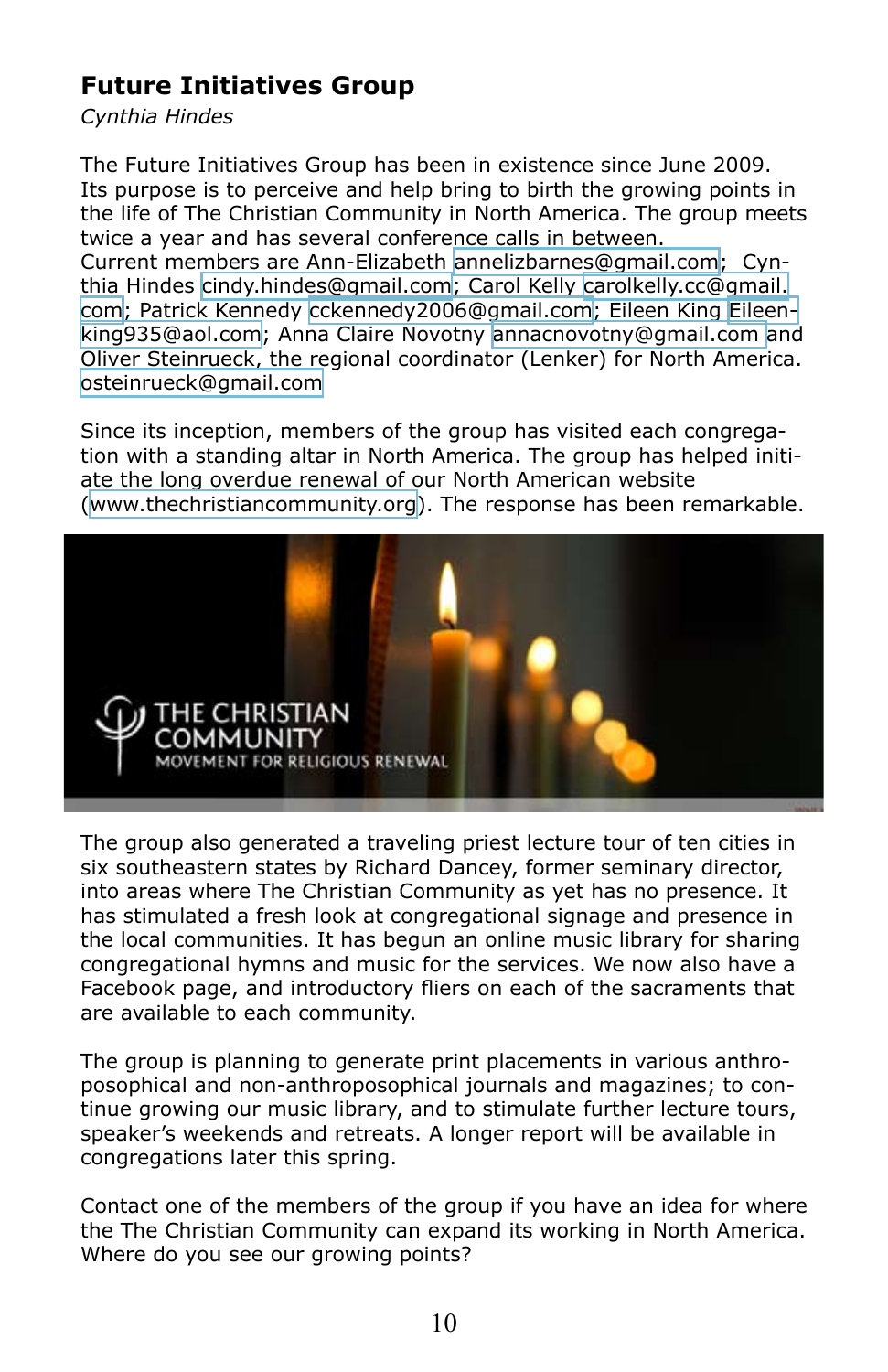## **CHRISTIAN COMMUNITY IN DEVON, PA.**

12th Annual Retreat, Temenos Retreat Center, West Chester, PA February 10-12, 2012

#### *Joel Bartlett*

It took only a little snow to make the nineteen participants and presenters really feel at home at Temenos to explore the theme of the year "…Your Will be Done, Where God's Will and Human Will Touch." And we kept the crackling fire going the whole time, with many wonderful meals, deep insights, humor, tests of the will, singing, and eurythmy.



We came from as far away as Great Barrington, MA and Washington, DC with many questions: "Why are there always obstacles to realizing my acts of will?" "Where is the Will in the beauty of nature?" "Where in my Will is God's Will?" and many others. After introducing ourselves by interviewing each other in pairs, we heard our new priest Nora Minassian challenge us to differentiate the different aspects of the Will and ponder deeply our relationship to these.

Saturday, after the Act of Consecration of Man, we began our work with our priest Rev Marcus Knausenberger, who spoke on "Give unto God what is God's." He highlighted the work of Dr Martin Luther King, Jr, who found a way to inspire people to act on an ancient concept -- that of equality. The Will exists in the body, in nature, but it is inspired in the human being from the highest level, and only with intention. Then, Gillian Schoemaker, teacher and therapeutic eurythmist at the Camphill Special School, led the group in an hour of eurythmy, exploring the theme "Our Will, My Will, Thy Will."

A deep exercise followed Saturday's lunch. We broke into small groups, which later became the "troupes" for our evening "humorous and artistic plenum." We each wrote a letter to ourselves on our deathbed. What can we say about our life, and what can we look forward to? With tears, laughter, and intense intimacy, we read each other our letters. And what did we discover? How difficult a task! But we have more years to live and give of ourselves. Surprisingly, most of us were not afraid of death. In the context of the retreat theme, we evaluated what in our life we had "willed."

Rudiger Janisch, a colleague at the Camphill Special School, had us writing with our feet, a perception exercise Rudolf Steiner had used to help individuals incarnate. This was an extreme example of the Will in action! How to get our intention to write "Thy Will be done" from our head to our feet, through the pencil and onto the paper?

After supper, the four groups let it all hang out and provided jokes, skits, songs, and stories that had us all laughing. Call this the "free Will" section of the Retreat! If we hadn't bonded on some level by then, we probably would not!

On Sunday, after the Act of Consecration of Man, Rudiger returned to listen to our observations on performing a simple act -- setting the table, brushing our teeth -- and asked "why did you do it this way?" "Whose Will was it?" He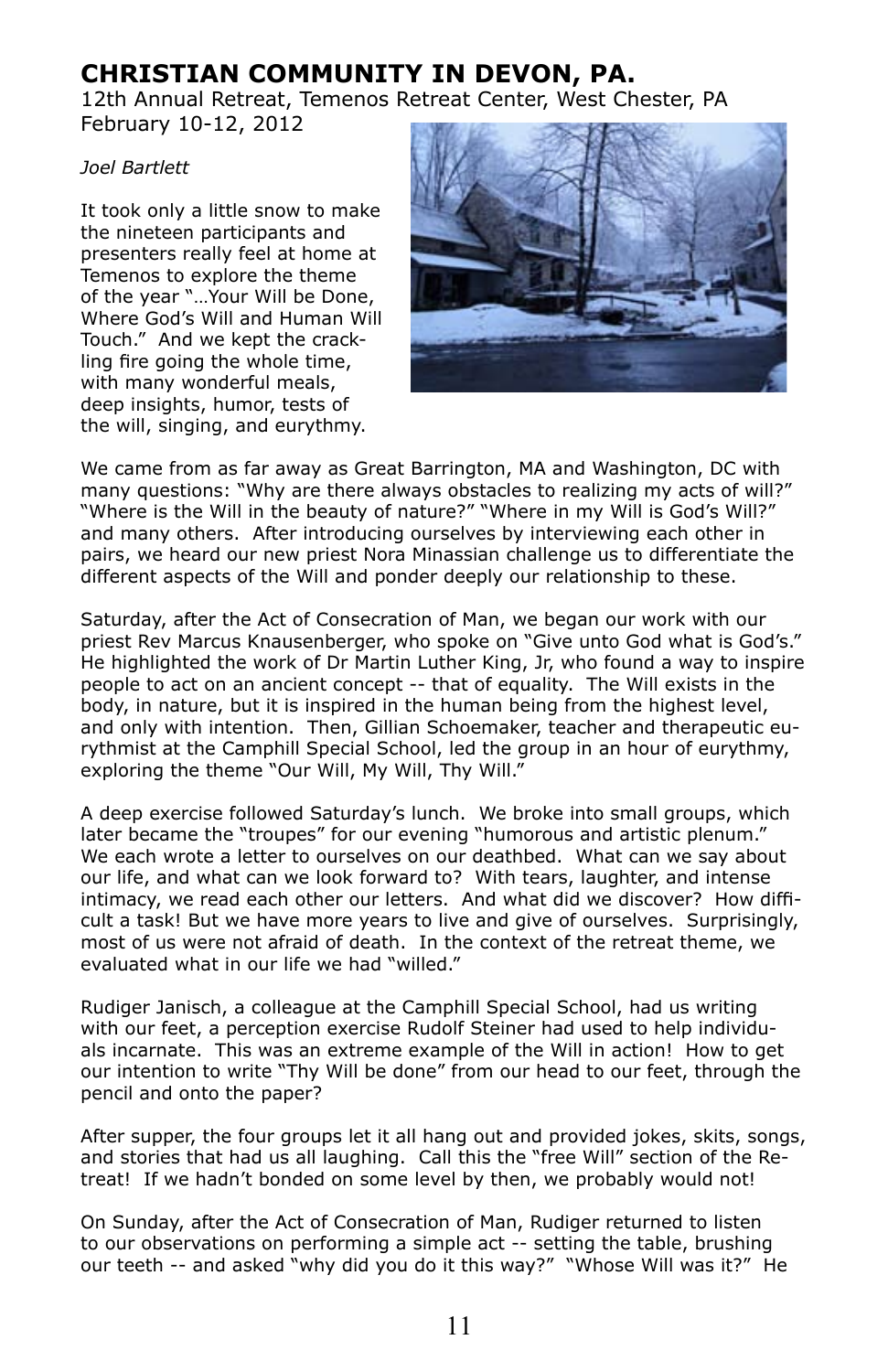then showed us some marvelous examples of geometry in nature and intricate crafts, and asked us "Is this God's Will?" We weren't expected to answer, but our understanding of the aspects of Will was deepened still further.

At the closing session, following another interactive eurythmy session, we shared our insights on the Retreat. Yes, it was personal, penetrating, and thought provoking, but we had developed a profound feeling of our karmic connection in exploring a mystery together. And, as we parted, armed with leftovers of all kinds, thanks to our volunteer chef's over-ordering, we bundled up to return to our enriched lives.

## **Taco M. C. Bay**

22 Sep 1933 – 5 Aug 2011

#### *Julian Sleigh*

Taco was a person of many talents and unusual authority. I first met him when I joined Camphill in Scotland close to sixty years ago and our friendship remained fine and strong ever since.

Our first collaboration came through our both being members of the group of young coworkers who had the aim as a group to clarify and deepen our connection to the wider aims of anthroposophy and Camphill, in support of Dr König and the five co-founders of the Camphill Movement. Other members of the group were Friedwart Bock, son of Emil Bock; Nora his fiancée; Ita Meder who became the wife and colleague of Taco; Renate, daughter

of Dr König; Mark Gartner, son of the developer of the lyre and his wife Rosalind and a few more loyal young coworkers.

During their time in Camphill in Scotland, Taco and Ita, now married, were house leaders for a group of maladjusted teen-aged boys from the tough areas of industrial cities of Britain: These boys would only accept the guidance and authority of persons of complete integrity and warmth



of heart like Ita and Taco. The outstanding achievement of this group was the building of a schoolhouse on the Camphill estate—from beginning to completion—by Taco and his team. They also built the chapel of The Christian Community in Newton Dee. We developed a deep regard for The Christian Community and the day came when Taco told us of his call to priesthood. Taco was almost denied being ordained, as the then leader of the seminary felt that he was too independent. Dr Heidenreich in London completed Taco's training and arranged for him to be ordained. His ordination took place together with that of Peter Button in the Church of Glenilla Road in north London on 18 March 1962.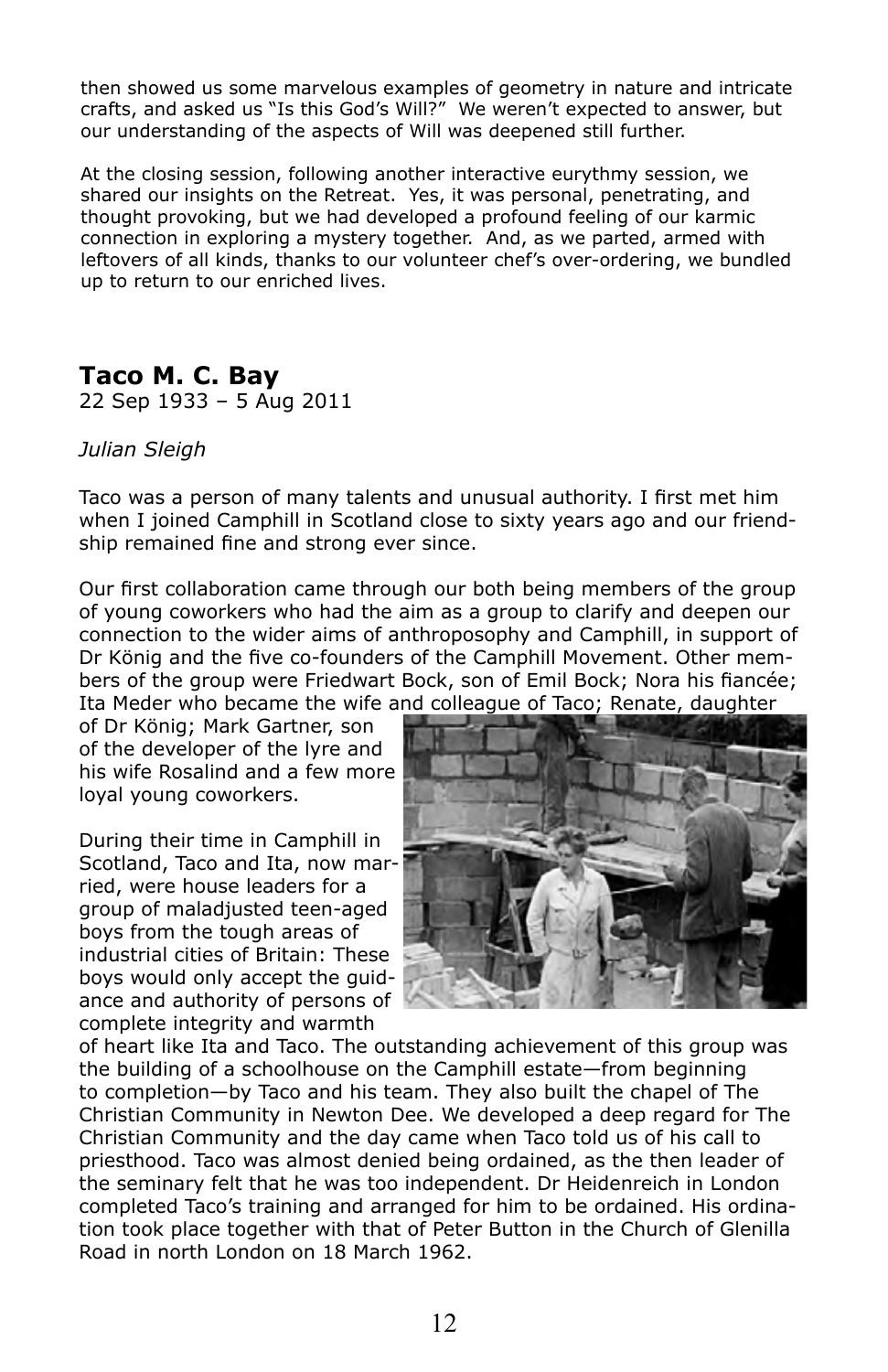After his training, which was completed in London through Dr Heidenreich, his first congregation was Edinburgh where he worked closely with Rev. Adam Bittleston--a very creative time for both. Taco displayed great energy as a congregational priest. The house was full of young people.

From the beginning of his priestly work, Taco was aware of the worldwide Christian Community. He had a wall-map of the world on which he had marked all the communities. He was also the first priest of The Christian Community to celebrate in Ireland. Then after some years he was called to take up the post of Lenker, first in Holland, then in the south of Germany. This was quickly followed by his appointment as Erzoberlenker designate, and 1975 the family moved to Stuttgart. For the first few years, Taco carried the responsibility of the Erzoberlenker working alongside Rudolf Frieling, who was very ill. Taco visited Dr Frieling every day, at first in order to learn all that he could about his new office. Later, when Dr Frieling was weaker, Taco would visit in order to read to him.

Taco was the first Erzoberlenker not to have belonged to the circle of the founders; he was however one of the few colleagues who received every one of the renewed Sacraments. He was also the first to hand over the office of Erzoberlenker during his life-time.

Taco was a leader, colleague and friend to a great number of people. He was not an academic scholar but he studied and knew a great deal. Two facets of his soul stood out—his humor and his earnestness. His humor was always kindly, respectful and generous without a trace of mockery, for he treated everyone with dignity and warmth. His humor was always close at hand to relieve tension and to impart a human element.

This human element was Taco's province, as he thought with his heart, which was sometimes hard for his more academic colleagues to understand. It was a huge challenge to follow in the footsteps of Dr. Rittelmeyer, Emil Bock and Dr Frieling— all eminent theologians. His designation was a bold move on Dr Frieling's part.

One of the unforgettable aspects of Taco's work were the ordinations he held. Altogether, he ordained 225 priests—a large part of the priesthood that is at work in the world today. To experience Taco taking the Ordination—whether as a candidate, or as a member of the congregation—was to experience a power flowing through him that seemed to come from the highest heights and resound in the depths of worlds.

Taco inherited from his father the soul of a craftsman and a fine artist and from his mother a respect and a feeling for anthroposophy. His siblings have pursued sensitive careers of a high order. But Taco filled no mold. He was well read and knew a vast amount. He was warm-hearted but was always strict with himself and could be quite critical of any slackness.

His way of life demanded a great deal from his physical strength. His psoriasis gave evidence of his stress and his ailments to his heart likewise. The responsibility of his position demanded from him a great measure of courage and commitment. In all this he had the devoted support of his wife, Ita.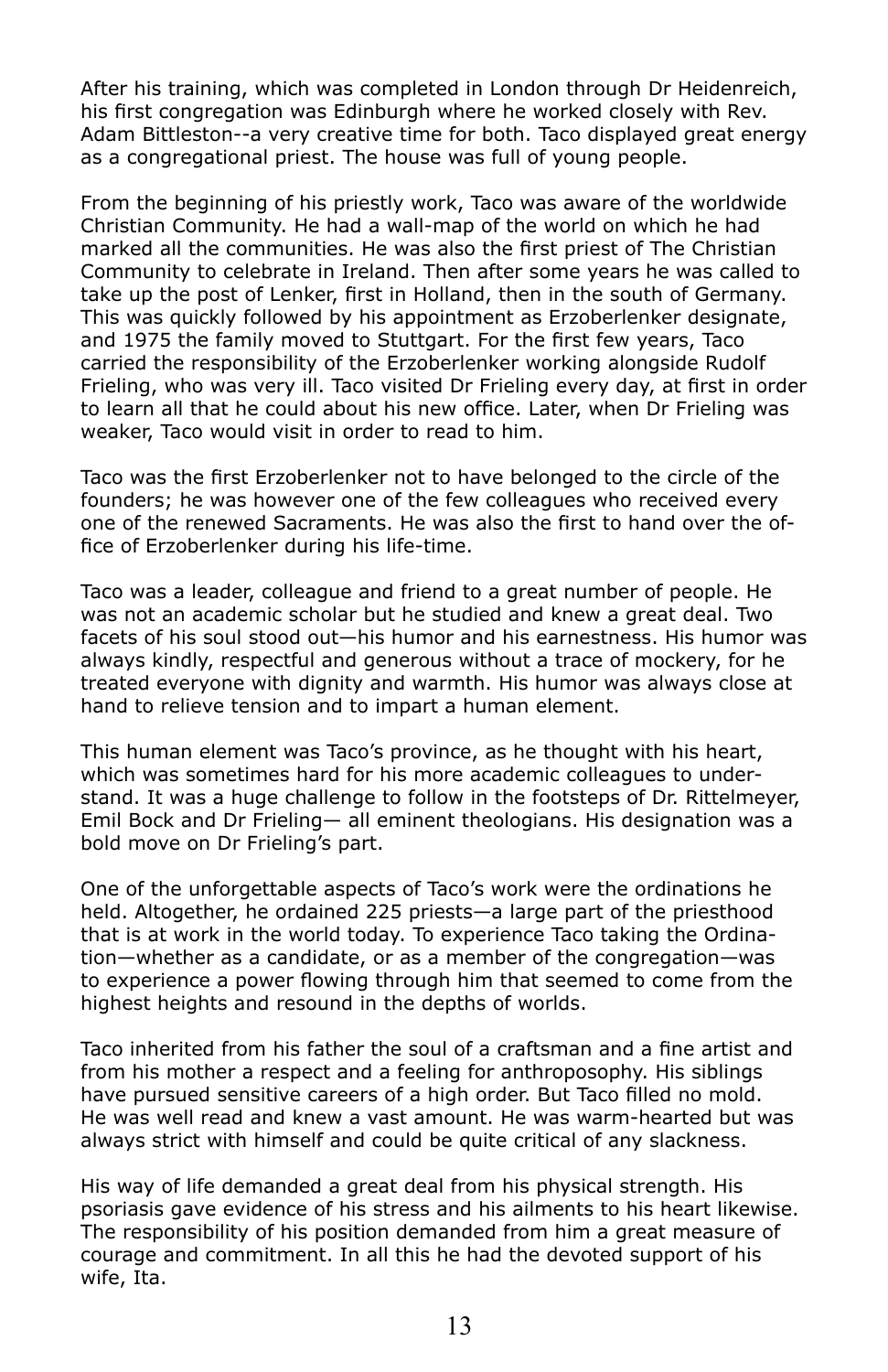Before his designation as Erzoberlenker, he had set his heart on bringing the Christian Community to Australia and New Zealand. I remember his telling me about this and his intended accompaniment of Rev Eileen Hersey on her next visit. His designation as leader of The Christian Community took precedence over his personal wish to be a pioneer in the mould of Dr Alfred Heidenreich who had brought the renewed sacraments to the English speaking world, and who died in South Africa on one of his missionary journeys. Taco's connection to Australia came to a kind of fulfilment when he held the Ordination of Cheryl Nekvapil on Australian soil in 2002. When he retired as Erzoberlenker, he and Ita spent a year working in New Zealand—a deed that was much appreciated by our friends in that region.

Thereafter back in Germany, Taco devoted himself to the development of a working relationship between the three Anthroposophical Movements: The Anthroposophical Society; The Christian Community and Camphill. His aim was to strengthen all three in their special area of activity, but also to enhance their working together and have developed a deep understanding for each other. This was for Taco the fulfilment of a final aim of his life, let



us hope that this impulse can continue.

*Julian Sleigh is a retired priest of The Christian Community living in South Africa.*

## **At Home in the World**

*Excerpts from a funeral address by Andreas Weyman in*  Perspectives

Taco was deeply grateful that he had spent the first years of his childhood in the security of his family. He was the seventh and last child of his parents. He was grateful for his childhood experiences of nature, with the view of the mountain

ranges of the Bernese Oberland in the distance.

During the War, his father, an architect and sculptor, had the task of leading various refugee camps. The family went with him. For this reason, Taco attended twelve different schools and was taught in five languages: German, French, Italian, Dutch. (One of the camps was full of Jewish refugees from Holland). Finally, when his parents moved to England, he grew into the English language. This early meeting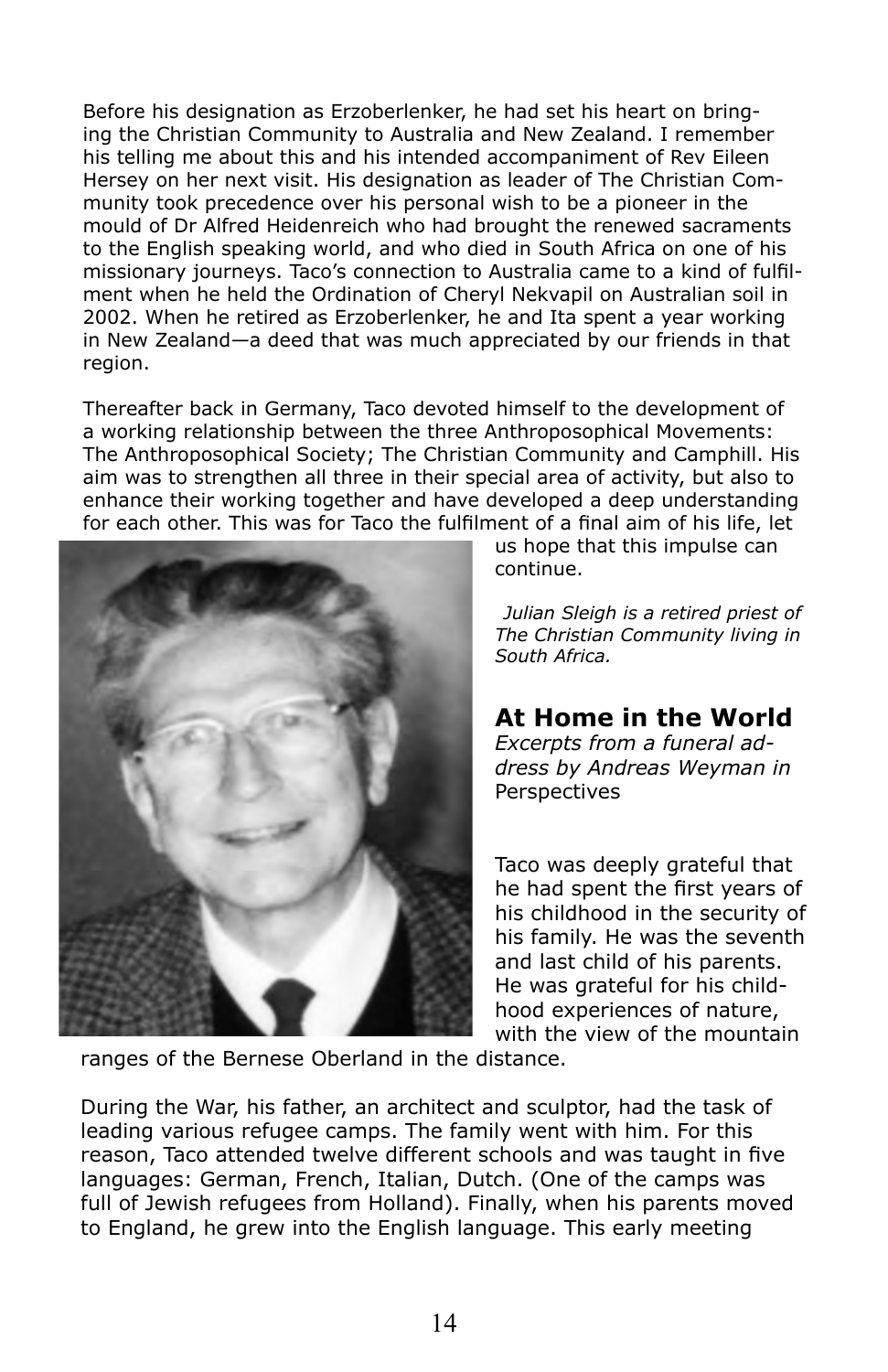with different languages broadened his horizons and enabled him to understand other people. This was a great preparation for his role as Erzoberlenker of The Christian Community. He held Ordinations in German, English, Dutch and French.

His ability to speak and understand so many languages was a great help on his many journeys in Europe, North and South America, Africa, Australia and New Zealand, in the course of which he touched the hearts of many people.

He brought a heartfelt interest to everyone whom he met. Whilst he was on a visit to the Dome of the Rock in Jerusalem, the time for Muslim prayers arrived. The guard asked all the tourists to leave the area. Taco turned to him and remarked how hard it was, to have to send people away, when what they really wanted to do was stay. The Muslim guard felt deeply understood, and said to Taco: "God is in your heart."

## **The Earth as a New Sun**

*Monica Gold*

Freedom and love for all mankind on earth,

divine, evolutionary goals will become possible only through awakened wills and sun-filled souls.

It is a fairy tale that begins to the total control to to the total to to to the total to to to to the total to shine and live when someone finds a path on which he may rise and give his ego to the spirit of truth. Here his consciousness is led to the fact that through the love bestowed on us by the Son of Man and through the holy act of His accomplished deed at the turning point of time the future will show its consequence divine, the now darkening earth will become with Michael's help, and ours A NEW, LIVING AND GOLDEN SUN.